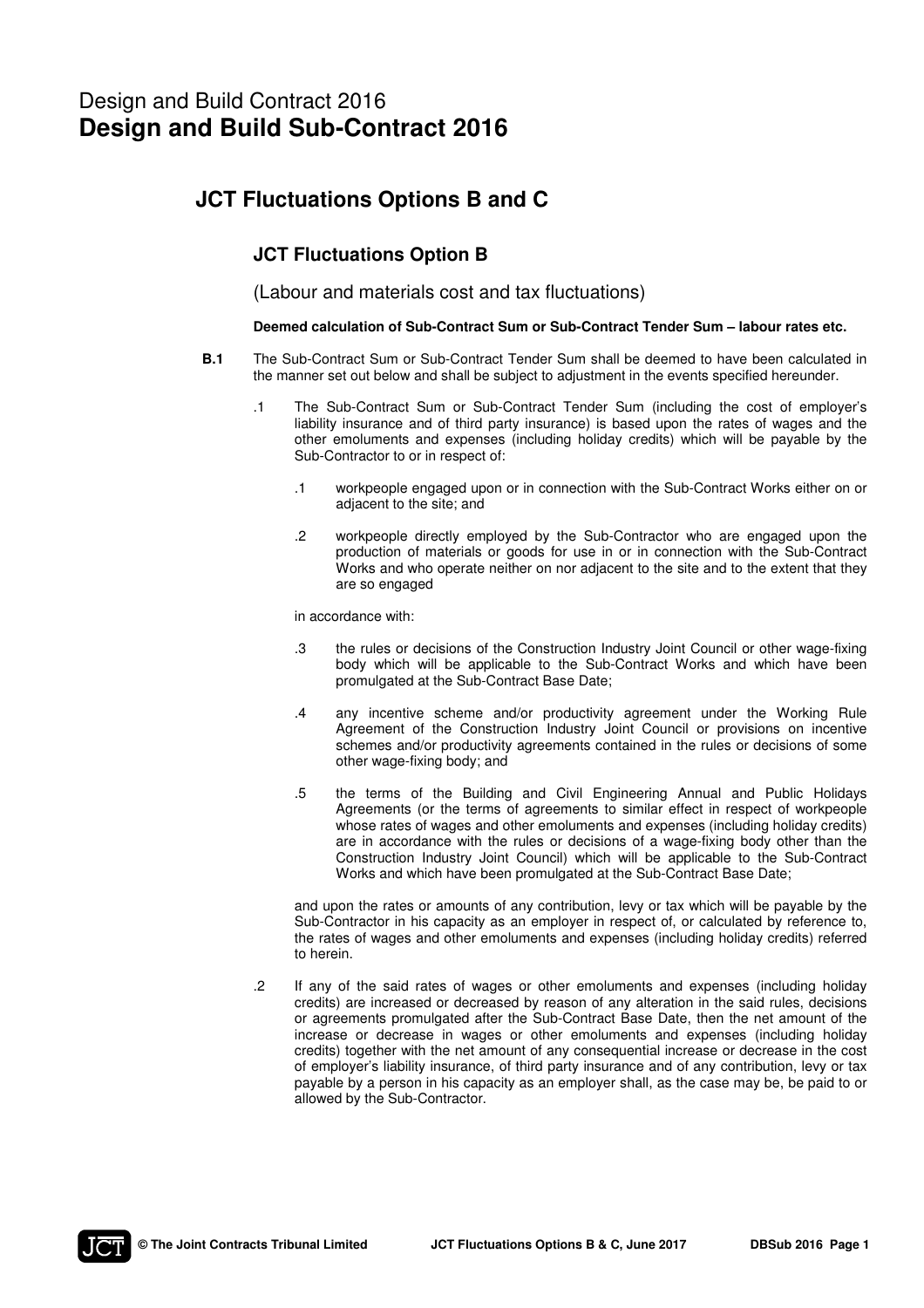- .3 There shall be added to the net amount paid to or allowed by the Sub-Contractor under paragraph B.1.2, in respect of each person employed by the Sub-Contractor who is engaged upon or in connection with the Sub-Contract Works either on or adjacent to the site and who is not within the definition of workpeople in paragraph B.12.3, the same amount as is payable or allowable in respect of a craftsman under paragraph B.1.2 or such proportion of that amount as reflects the time (measured in whole working days) that each such person is so employed.
- .4 For the purposes of paragraphs B.1.3 and B.2.3:
	- .1 no period of less than 2 whole working days in any week shall be taken into account and periods of less than a whole working day shall not be aggregated to amount to a whole working day;
	- .2 "the same amount as is payable or allowable in respect of a craftsman" shall refer to the amount in respect of a craftsman employed by the Sub-Contractor (or by any subsubcontractor under a sub-subcontract to which paragraph B.4 refers) under the rules or decisions or agreements of the Construction Industry Joint Council or other wagefixing body and, where those rules or decisions or agreements provide for more than one rate of wage, emolument or other expense for a craftsman, shall refer to the amount in respect of a craftsman employed as aforesaid to whom the highest rate is applicable; and
	- .3 "employed by the Sub-Contractor" shall mean an employment to which the Income Tax (Pay As You Earn) Regulations 2003 apply.
- .5 The Sub-Contract Sum or Sub-Contract Tender Sum is based upon:
	- .1 the transport charges referred to in a basic transport charges list submitted by the Sub-Contractor and set out or referred to in the Particulars for JCT Fluctuations Option B and incurred by the Sub-Contractor in respect of workpeople engaged in either of the capacities referred to in paragraphs B.1.1.1 and B.1.1.2; or
	- .2 the reimbursement of fares which will be reimbursable by the Sub-Contractor to workpeople engaged in either of the capacities referred to in paragraphs B.1.1.1 and B.1.1.2 in accordance with the rules or decisions of the Construction Industry Joint Council which will be applicable to the Sub-Contract Works and which have been promulgated at the Sub-Contract Base Date or, in the case of workpeople so engaged whose rates of wages and other emoluments and expenses are governed by the rules or decisions of some wage-fixing body other than the Construction Industry Joint Council, in accordance with the rules or decisions of such other body which will be applicable and which have been promulgated as aforesaid.
- $\blacksquare$ .6 If:
	- .1 the amount of transport charges referred to in the basic transport charges list is increased or decreased after the Sub-Contract Base Date; or
	- .2 the reimbursement of fares is increased or decreased by reason of any alteration in the said rules or decisions promulgated after the Sub-Contract Base Date or by any actual increase or decrease in fares which takes effect after the Sub-Contract Base Date,

 then the net amount of that increase or decrease shall, as the case may be, be paid to or allowed by the Sub-Contractor.

#### **Deemed calculation of Sub-Contract Sum or Sub-Contract Tender Sum – labour levies and taxes**

- **B.2** The Sub-Contract Sum or Sub-Contract Tender Sum shall be deemed to have been calculated in the manner set out below and shall be subject to adjustment in the events specified hereunder.
	- .1 The Sub-Contract Sum or Sub-Contract Tender Sum is based upon the types and rates of contribution, levy and tax payable by a person in his capacity as an employer and which at the Sub-Contract Base Date are payable by the Sub-Contractor. A type and a rate so payable are in paragraph B.2.2 referred to as a 'tender type' and a 'tender rate'.

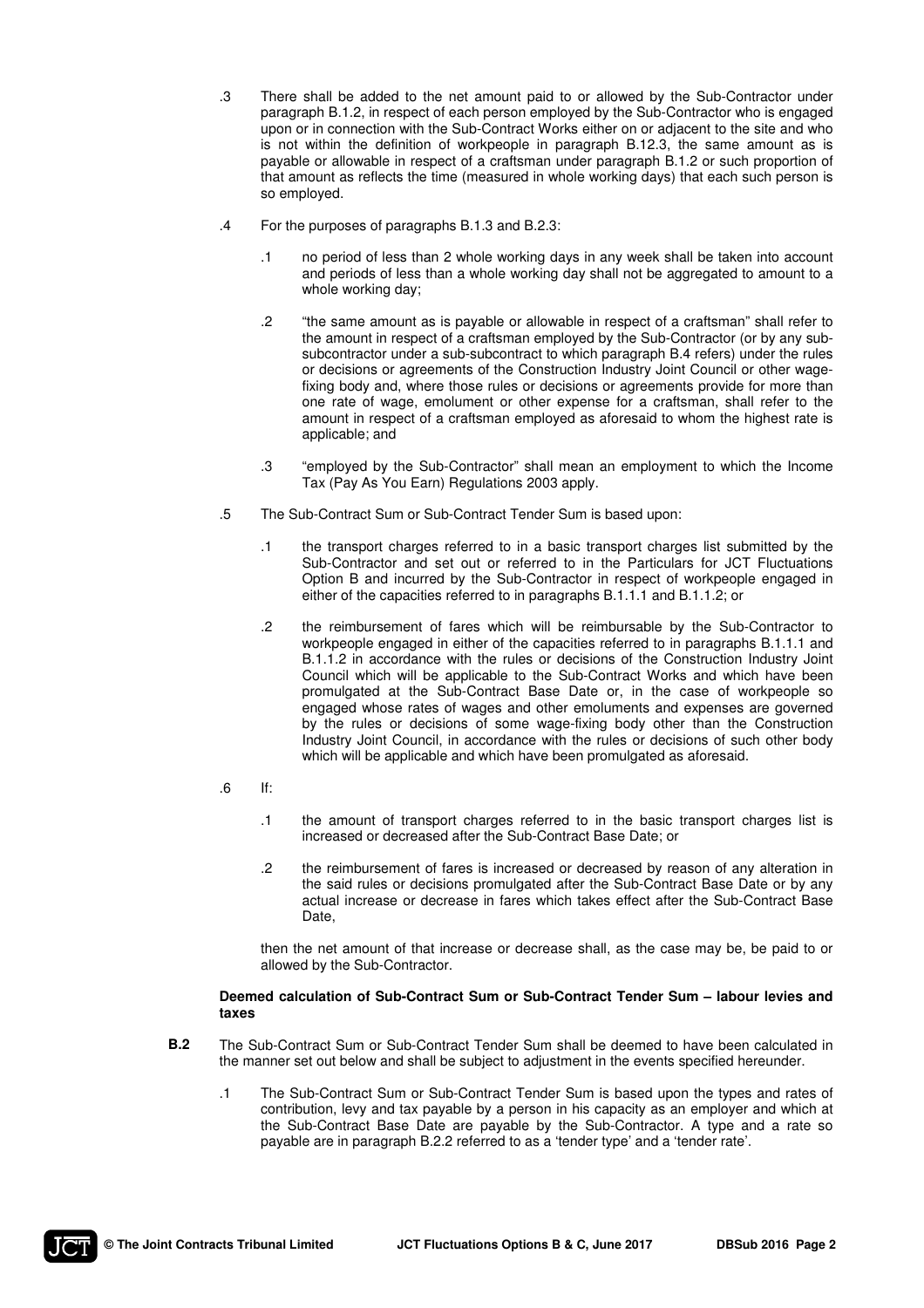- .2 If any of the tender rates other than a rate of levy payable by virtue of the Industrial Training Act 1982 is increased or decreased, or if a tender type ceases to be payable, or if a new type of contribution, levy or tax which is payable by a person in his capacity as an employer becomes payable after the Sub-Contract Base Date, then in any such case the net amount of the difference between what the Sub-Contractor actually pays or will pay in respect of workpeople as referred to in paragraphs B.1.1.1 and B.1.1.2 or because of his employment of such workpeople and what he would have paid had the alteration, cessation or new type of contribution, levy or tax not become effective shall, as the case may be, be paid to or allowed by the Sub-Contractor.
- .3 There shall be added to the net amount paid to or allowed by the Sub-Contractor under paragraph B.2.2, in respect of each person employed by the Sub-Contractor who is engaged upon or in connection with the Sub-Contract Works either on or adjacent to the site and who is not within the definition of workpeople in paragraph B.12.3, the same amount as is payable or allowable in respect of a craftsman under paragraph B.2.2 or such proportion of that amount as reflects the time (measured in whole working days) that each such person is so employed. The provisions of paragraph B.1.4 shall apply to this paragraph B.2.3.
- .4 The Sub-Contract Sum or Sub-Contract Tender Sum is based upon the types and rates of refund of the contributions, levies and taxes payable by a person in his capacity as an employer and upon the types and rates of premium receivable by a person in his capacity as an employer being in each case types and rates which at the Sub-Contract Base Date are receivable by the Sub-Contractor. Such a type and such a rate are in paragraph B.2.5 referred to as a 'tender type' and a 'tender rate'.
- .5 If any of the tender rates is increased or decreased or if a tender type ceases to be payable or if a new type of refund of any contribution, levy or tax payable by a person in his capacity as an employer becomes receivable or if a new type of premium receivable by a person in his capacity as an employer becomes receivable after the Sub-Contract Base Date, then in any such case the net amount of the difference between what the Sub-Contractor actually receives or will receive in respect of workpeople as referred to in paragraphs B.1.1.1 and B.1.1.2 or because of his employment of such workpeople and what he would have received had the alteration, cessation or new type of refund or premium not become effective shall, as the case may be, be paid to or allowed by the Sub-Contractor.
- .6 The references in paragraphs B.2.4 and B.2.5 to premiums shall be construed as meaning all payments howsoever they are described which are made under or by virtue of an Act of Parliament to a person in his capacity as an employer and which affect the cost to an employer of having persons in his employment.
- .7 Where employer's contributions are payable by the Sub-Contractor in respect of workpeople as referred to in paragraphs B.1.1.1 and B.1.1.2 whose employment is contracted-out employment within the meaning of the Pension Schemes Act 1993, the Sub-Contractor shall, subject to the proviso hereto, for the purpose of recovery or allowance under paragraph B.2 be deemed to pay employer's contributions as if that employment were not contracted-out employment; provided that this paragraph B.2.7 shall not apply where the occupational pension scheme, by reference to membership of which the employment of workpeople is contracted-out employment, is established by the rules of the Construction Industry Joint Council or of some other wage-fixing body so that contributions to such occupational pension scheme are within the payment and allowance provisions of paragraph B.1.
- .8 The references in paragraphs B.2.1 to B.2.5 and B.2.7 to contributions, levies and taxes shall be construed as meaning all impositions payable by a person in his capacity as an employer howsoever they are described and whoever the recipient which are imposed under or by virtue of an Act of Parliament and which affect the cost to an employer of having persons in his employment.

#### **Deemed calculation of Sub-Contract Sum or Sub-Contract Tender Sum – materials, goods, electricity and fuels**

- **B.3** The Sub-Contract Sum or Sub-Contract Tender Sum shall be deemed to have been calculated in the manner set out below and shall be subject to adjustment in the events specified hereunder.
	- .1 The Sub-Contract Sum or Sub-Contract Tender Sum is based upon the market prices which were current at the Sub-Contract Base Date of the materials, goods, electricity, fuels or any other solid, liquid or gas necessary for the execution of the Sub-Contract Works, and upon the duty or tax payable at that date on the disposal of waste from the site.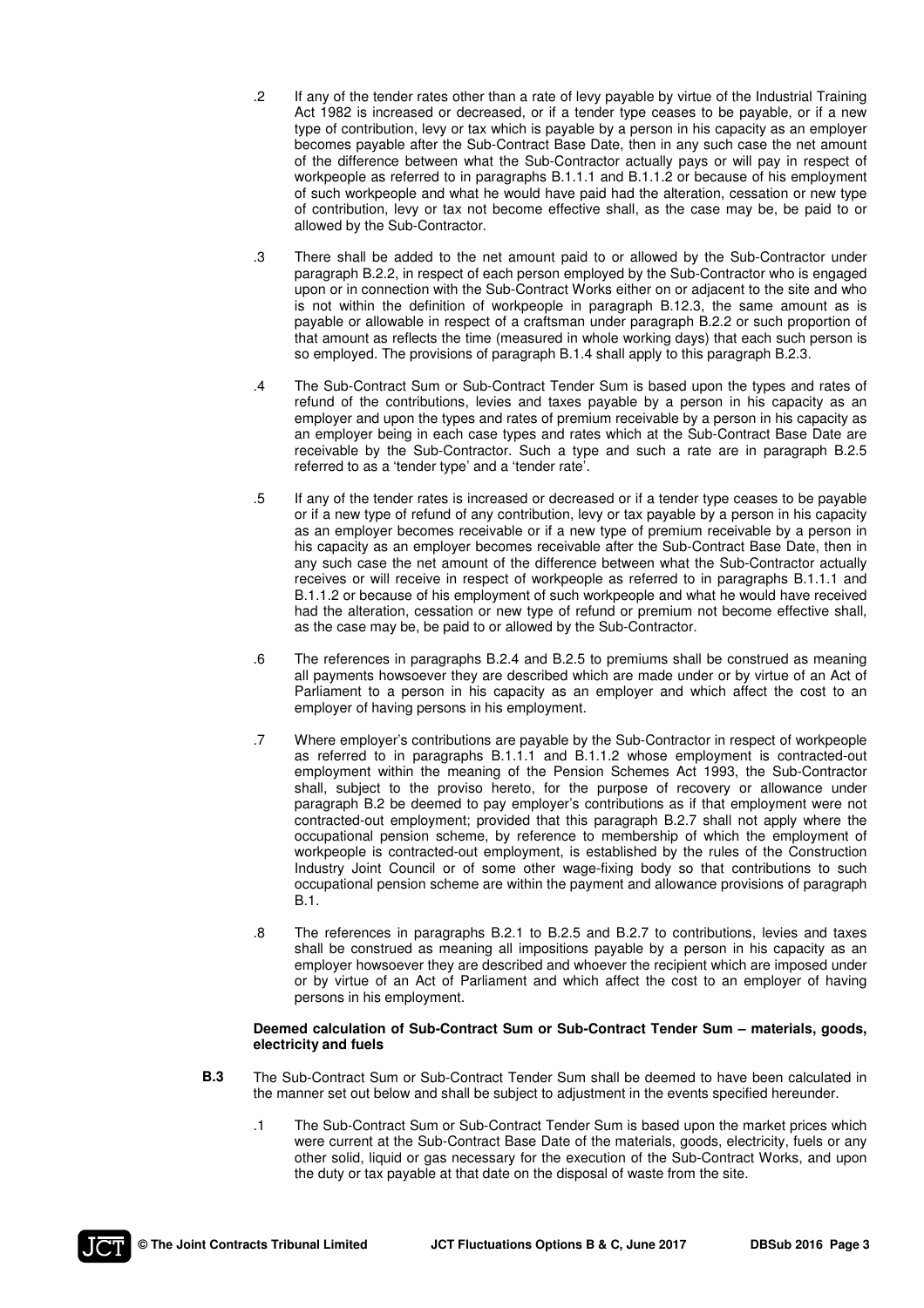- .2 If after the Sub-Contract Base Date the market price of any of the above things increases or decreases, or the duty or tax on the disposal of waste from the site increases or decreases, then the net amount of the difference shall, as the case may be, be paid to or allowed by the Sub-Contractor.
- .3 The references in paragraphs B.3.1 and B.3.2 to market price(s) shall be construed as including any duty or tax (other than any VAT which is treated, or is capable of being treated, as input tax by the Sub-Contractor) by whomsoever payable which is payable under or by virtue of any Act of Parliament on the import, purchase, sale, appropriation, processing, use or disposal of any of the things described in paragraph B.3.1.

#### **Sub-contract work – incorporation of provisions to like effect**

- **B.4** .1 If the Sub-Contractor sub-contracts any portion of the Sub-Contract Works to a subsubcontractor he shall incorporate in the sub-subcontract provisions to the like effect as the provisions of JCT Fluctuations Option B (excluding this paragraph B.4) including the percentage stated in the Particulars for JCT Fluctuations Option B pursuant to paragraph B.13 which are applicable for the purposes of this Sub-Contract.
	- .2 If the price payable under such a sub-subcontract as referred to in paragraph B.4.1 is increased above or decreased below the price in such sub-subcontract by reason of the operation of the said incorporated provisions, then the net amount of such increase or decrease shall, as the case may be, be paid to or allowed by the Sub-Contractor under this Sub-Contract.

#### **Notification by Sub-Contractor**

- **B.5** .1 The Sub-Contractor shall notify the Contractor of the occurrence of any of the events referred to in such of the following provisions as are applicable for the purposes of this Sub-Contract:
	- .1 paragraph B.1.2;
	- .2 paragraph B.1.6;
	- .3 paragraph B.2.2;
	- .4 paragraph B.2.5;
	- .5 paragraph B.3.2;
	- .6 paragraph B.4.2.
	- .2 Any notification required to be given under paragraph B.5.1 shall be given within a reasonable time after the occurrence of the event to which it relates, and notification in that time shall be a condition precedent to any payment being made to the Sub-Contractor in respect of the event in question.

#### **Agreement – Contractor and Sub-Contractor**

**B.6** The Contractor and the Sub-Contractor may agree what shall be deemed for all the purposes of this Sub-Contract to be the net amount payable to or allowable by the Sub-Contractor in respect of the occurrence of any event such as is referred to in any of the provisions listed in paragraph B.5.1.

#### **Fluctuations – Final Sub-Contract Sum**

- **B.7** Any amount which from time to time becomes payable to or allowable by the Sub-Contractor by virtue of paragraphs B.1 to B.3 or paragraph B.4 shall be taken into account in calculating:
	- .1 the Final Sub-Contract Sum; and
	- .2 any amounts payable to the Sub-Contractor and which are calculated in accordance with clause 7.11.3.1.

 The calculation to which this paragraph B.7 refers shall be subject to the provisions of paragraphs B.8 to B.10.1.

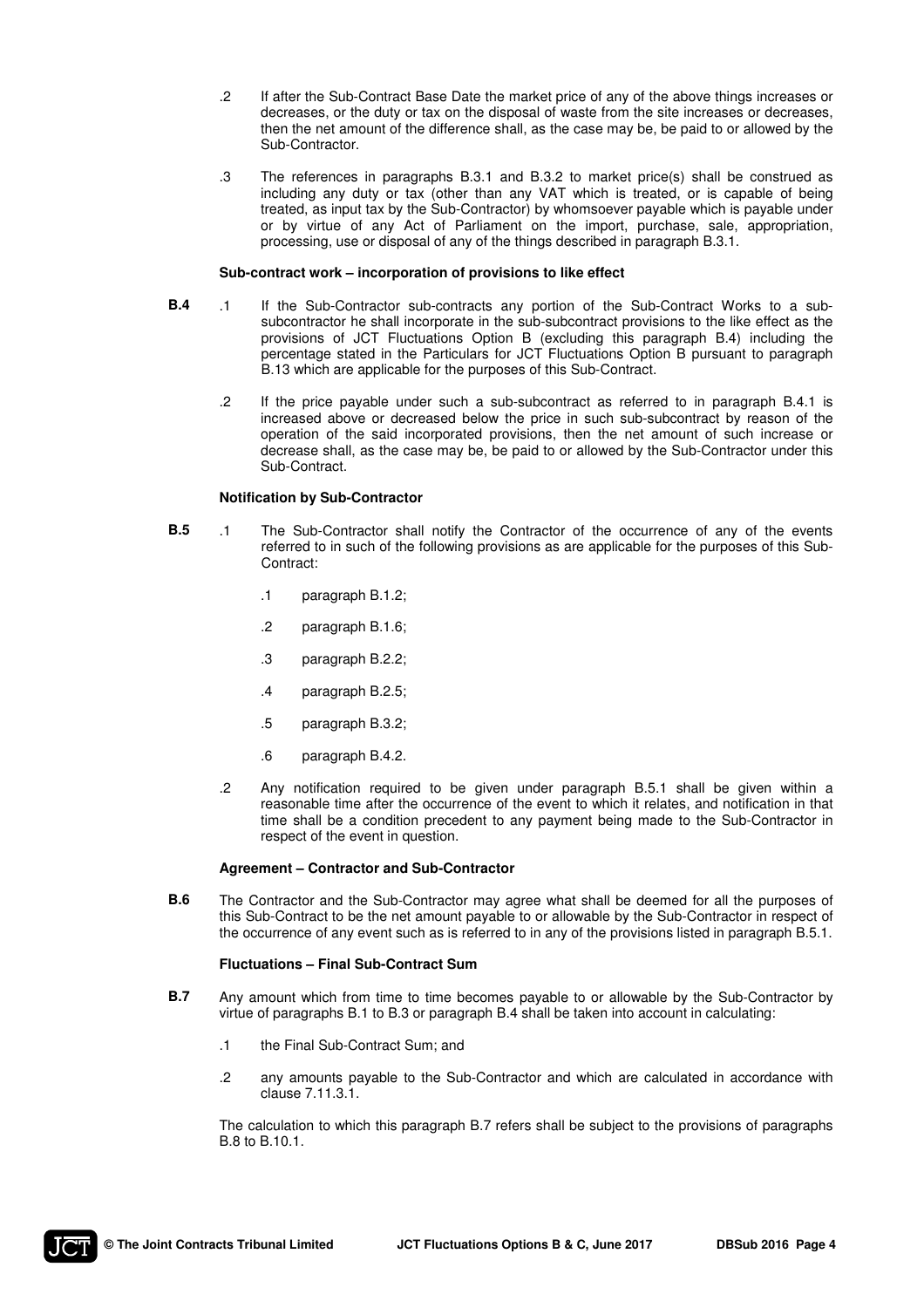#### **Evidence and computations by Sub-Contractor**

**B.8** As soon as is reasonably practicable the Sub-Contractor shall provide such evidence and computations as the Contractor may reasonably require to enable the amount payable to or allowable by the Sub-Contractor by virtue of paragraphs B.1 to B.3 or paragraph B.4 to be ascertained; and in the case of amounts payable to or allowable by the Sub-Contractor under paragraph B.1.3 (or paragraph B.4 for amounts payable to or allowable under the provisions in the sub-subcontract to the like effect as paragraphs  $B.1.3$  and  $B.1.4$ ) – employees other than workpeople – such evidence shall include a certificate signed by or on behalf of the Sub-Contractor each week certifying the validity of the evidence reasonably required to ascertain such amounts.

#### **No alteration to Sub-Contractor's profit**

**B.9** No addition to or deduction from the Sub-Contract Sum or inclusion in the calculation made by virtue of paragraph B.7 shall alter in any way the amount of profit of the Sub-Contractor included in that Sum.

#### **Position where Sub-Contractor in default over completion**

- **B.10** .1 Subject to the provisions of paragraph B.10.2 no amount shall be taken into account in the computation of the amount stated as due in an interim payment or in the final payment in respect of amounts otherwise payable to or allowable by the Sub-Contractor by virtue of paragraphs B.1 to B.3 or paragraph B.4 if the event (as referred to in the provisions listed in paragraph B.5.1) in respect of which the payment or allowance would be made occurs after the date of the failure by the Sub-Contractor to complete as notified by the Contractor under clause 2.21.
	- .2 Paragraph B.10.1 shall not be applied unless:
		- .1 the printed text of clauses 2.16 to 2.19 is unamended and forms part of the Conditions; and
		- .2 the Contractor has, in respect of every notification by the Sub-Contractor under clause 2.17, given his decision as to such revision, if any, of the period or periods for completion of the Sub-Contract Works as he considers to be in accordance with clause 2.18.

#### **Work etc. to which paragraphs B.1 to B.4 not applicable**

- **B.11** Paragraphs B.1 to B.4 shall not apply in respect of:
	- .1 work for which the Sub-Contractor is allowed daywork rates under clause 5.9;
	- .2 changes in the rate of VAT charged on the supply of goods or services by the Sub-Contractor to the Contractor under this Sub-Contract.

#### **Definitions for use with JCT Fluctuations Option B**

- **B.12** In JCT Fluctuations Option B:
	- .1 the Sub-Contract Base Date means the date stated as such in the Sub-Contract Particulars (item 3);
	- .2 "materials" and "goods" include timber used in formwork but do not include other consumable stores, plant and machinery;
	- .3 "workpeople" means persons whose rates of wages and other emoluments (including holiday credits) are governed by the rules or decisions or agreements of the Construction Industry Joint Council or some other wage-fixing body for trades associated with the building industry;
	- .4 "wage-fixing body" means a body which lays down recognised terms and conditions of workers;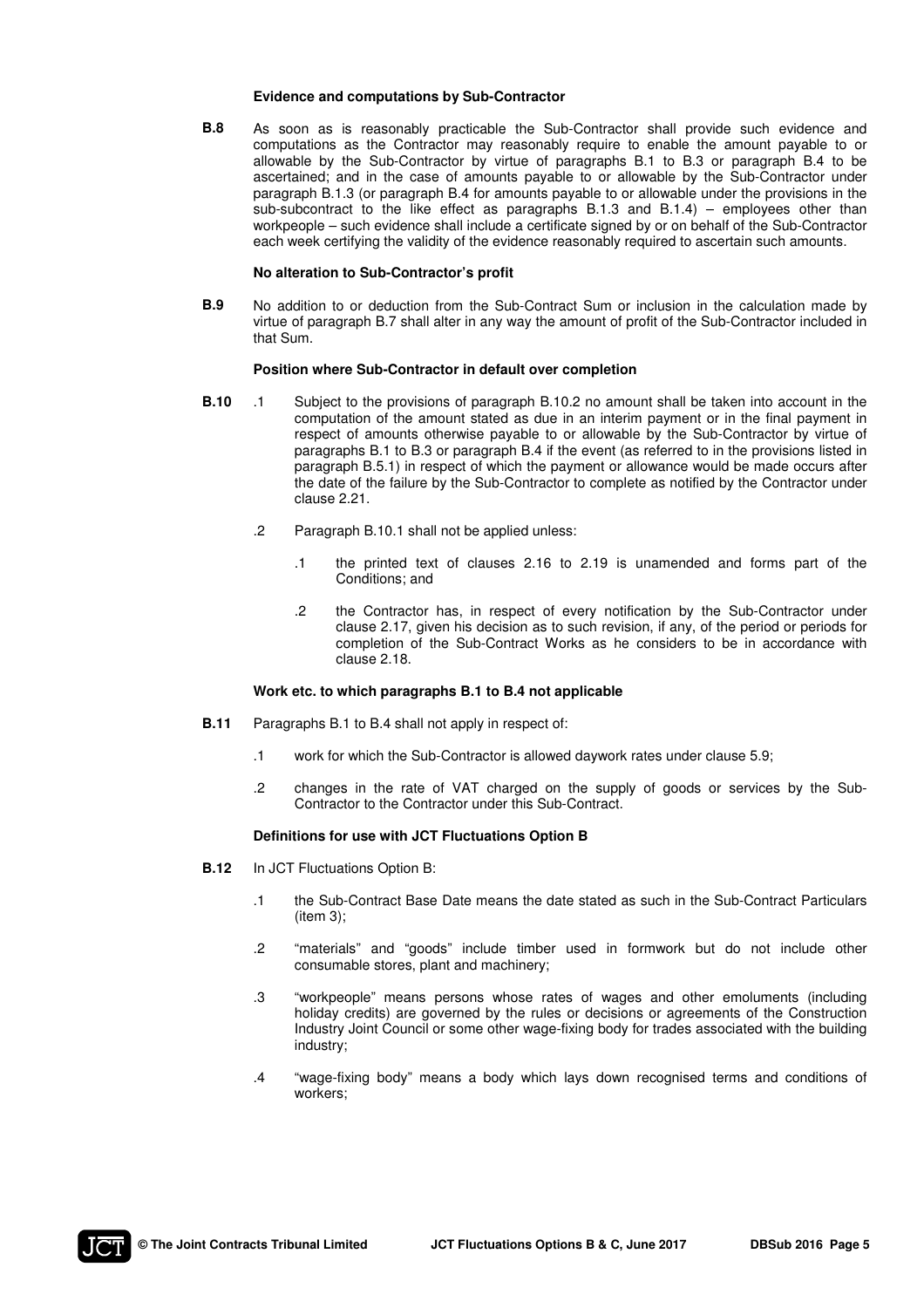.5 "recognised terms and conditions" means terms and conditions of workers in comparable employment in the trade or industry, or section of trade or industry, in which the employer in question is engaged which have been settled by an agreement or award to which the parties are employers' associations and independent trade unions which represent (generally, or in the district in question, as the case may be) a substantial proportion of the employers and of the workers in the trade, industry or section being workers of the description to which the agreement or award relates.

#### **Percentage addition to fluctuation payments or allowances**

- **B.13** There shall be added to the amount paid to or allowed by the Sub-Contractor under:
	- .1 paragraph B.1.2,
	- .2 paragraph B.1.3,
	- .3 paragraph B.1.6,
	- .4 paragraph B.2.2,
	- .5 paragraph B.2.5,
	- .6 paragraph B.3.2

the percentage stated in the Particulars for JCT Fluctuations Option B.

## **Particulars for JCT Fluctuations Option B**

| Percentage addition for paragraph B.13                              | per cent |
|---------------------------------------------------------------------|----------|
| List of basic transport charges as referred to in paragraph B.1.5.1 |          |
|                                                                     |          |
|                                                                     |          |
|                                                                     |          |

\_\_\_\_\_\_\_\_\_\_\_\_\_\_\_\_\_\_\_\_\_\_\_\_\_\_\_\_\_\_\_\_\_\_\_\_\_\_\_\_\_\_\_\_\_\_\_\_\_\_\_\_\_\_\_\_\_\_\_\_\_\_\_\_\_\_\_\_\_\_\_\_\_\_\_\_\_\_

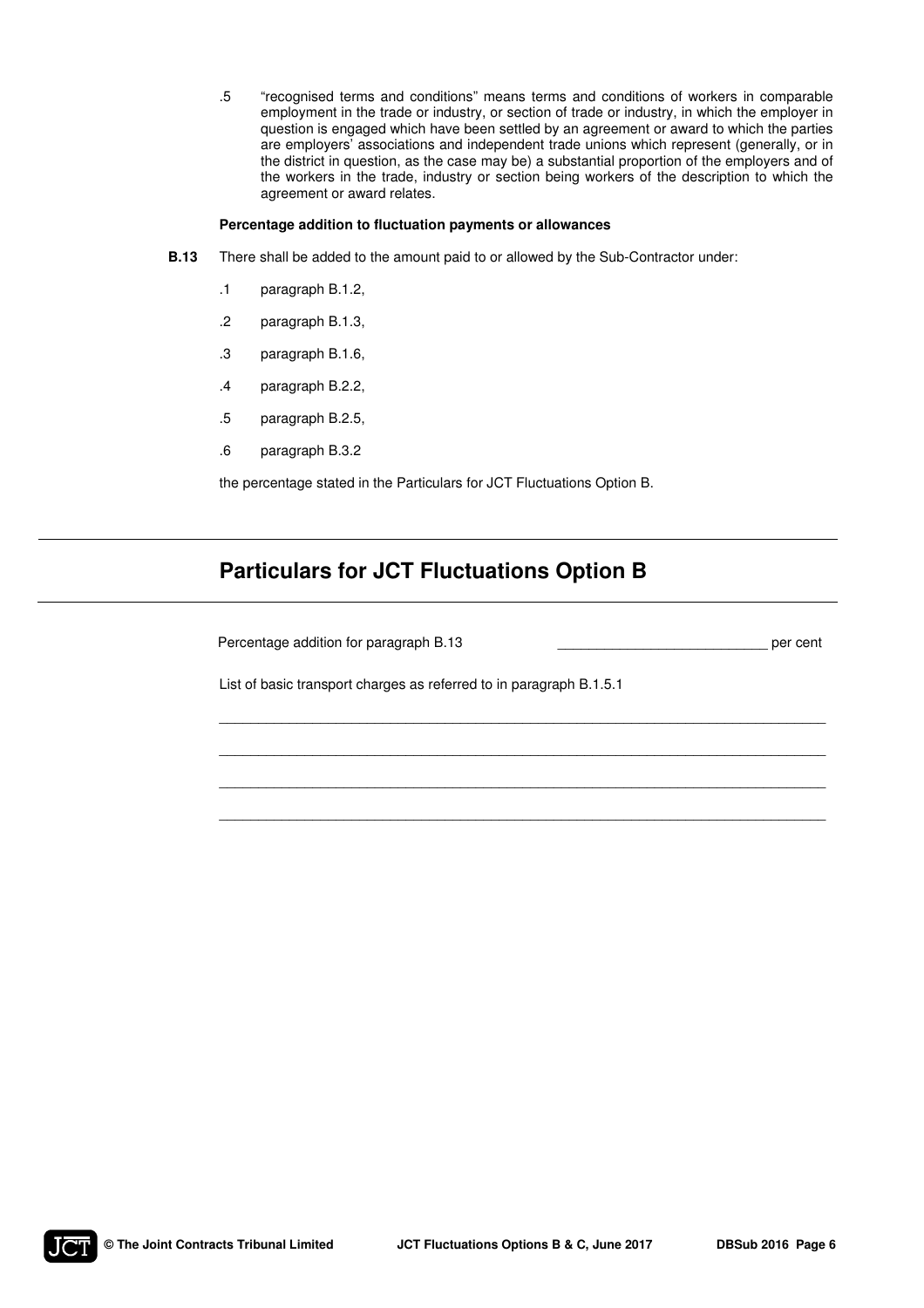### **JCT Fluctuations Option C**

### (Formula adjustment)

#### **Adjustment of Sub-Contract Sum or Sub-Contract Tender Sum – Formula Rules**

- **C.1** .1 .1 The Sub-Contract Sum or Sub-Contract Tender Sum shall be adjusted in accordance with the provisions of JCT Fluctuations Option C and the Formula Rules current at the Sub-Contract Base Date issued for use with JCT Fluctuations Option C by the JCT ('the Formula Rules') and as follows:
	- .1 where the Sub-Contract is for the supply and fixing of materials or goods or the execution of work to which one or more of the Work Categories referred to in section 2, Part I of the Formula Rules applies, adjustment shall be under the formulae (but subject to rule 7) in that Part of the Rules;
	- .2 where the Sub-Contract is for the supply and fixing of materials or goods or the execution of work to which one of the formulae set out in section 2, Part III of the Formula Rules applies, adjustment shall be under the relevant formulae in that Part of the Rules.
	- .2 Any adjustment under JCT Fluctuations Option C shall be to sums exclusive of VAT and nothing in JCT Fluctuations Option C shall affect in any way the operation of clause 4.4.
	- .2 The Definitions in rule 3 of the Formula Rules shall apply to JCT Fluctuations Option C.
	- .3 The adjustment referred to in JCT Fluctuations Option C shall be effected (after taking into account any Non-Adjustable Element stated in the Main Contract Particulars included in the Numbered Documents) in all payments made under the provisions of the Conditions.
	- .4 Where JCT Fluctuations Option C of the Main Contract Conditions does not apply to the Main Contract but JCT Fluctuations Option C applies to the Sub-Contract, the amount of any Non-Adjustable Element shall be that inserted in the Particulars for JCT Fluctuations Option C.
	- .5 If any correction of amounts of adjustment under JCT Fluctuations Option C included in previous payments is required following any operation of rule 5 of the Formula Rules, such correction shall be given effect in the next payment to be made.

#### **Interim valuations**

**C.2** Interim valuations shall be made before the issue of each interim payment and any adjustment under JCT Fluctuations Option C shall be effected in all such payments. The Sub-Contractor shall be entitled to make to the Contractor any representations on the value of the work to which formula adiustment is to be made.

#### **Fluctuations – articles manufactured outside the United Kingdom**

**C.3** For any article to which rule 4(ii) of the Formula Rules applies the Sub-Contractor shall set out in the Particulars for JCT Fluctuations Option C the market price of the article in sterling (that is the price delivered to the site) current at the Sub-Contract Base Date. If after that date the market price of the article inserted in that list increases or decreases then the net amount of the difference between the cost of purchasing at the market price inserted in such list and the market price payable by the Sub-Contractor and current when the article is bought shall, as the case may be, be paid to or allowed by the Sub-Contractor. The reference to market price in this paragraph C.3 shall be construed as including any duty or tax (other than any VAT which is treated, or is capable of being treated, as input tax by the Sub-Contractor) by whomsoever payable under or by virtue of any Act of Parliament on the import, purchase, sale, appropriation or use of the article specified as aforesaid.

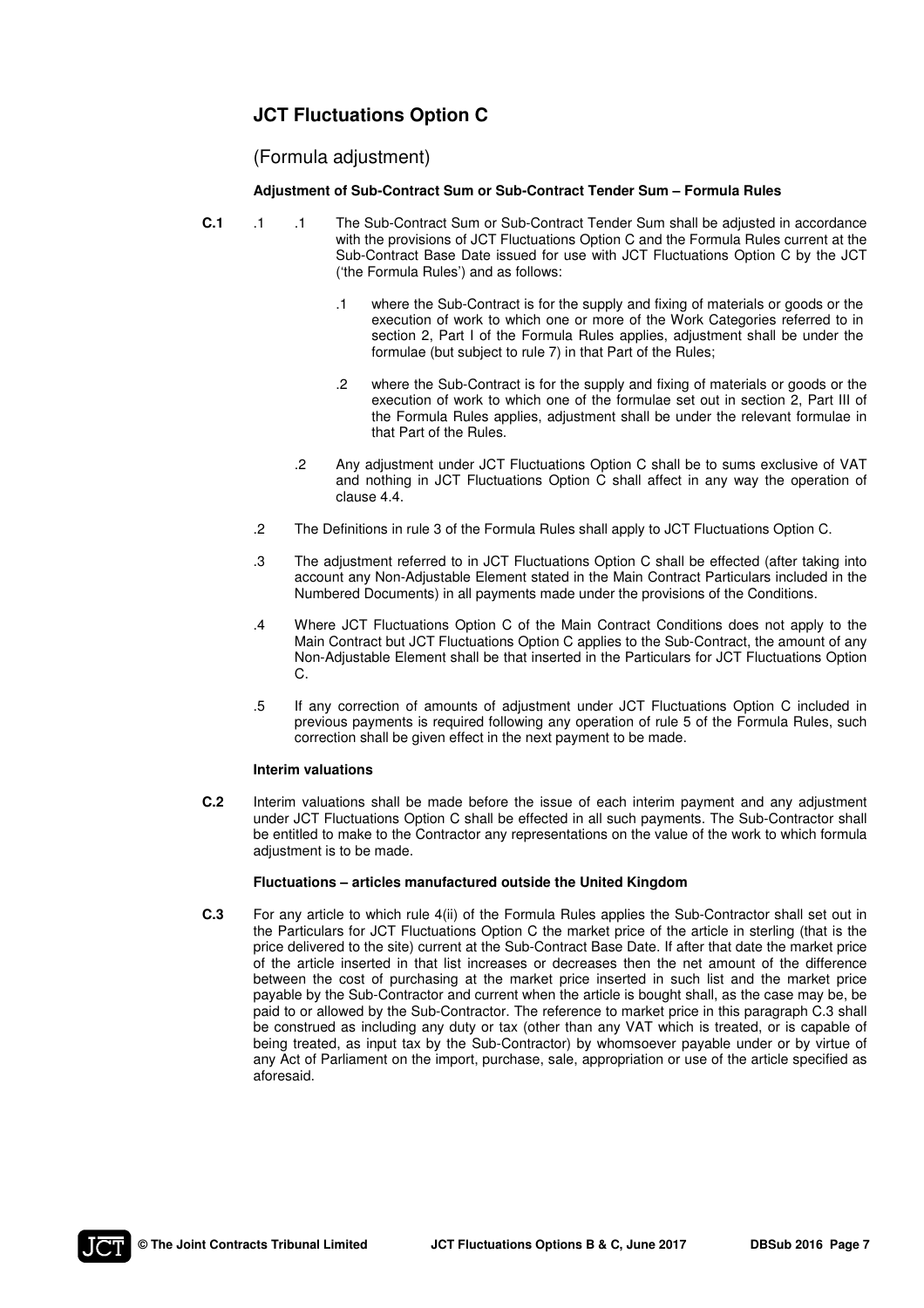#### **Power to agree – Contractor and Sub-Contractor**

- **C.4** The Contractor and the Sub-Contractor may agree any alteration to the methods and procedures for ascertaining the amount of formula adjustment to be made under JCT Fluctuations Option C, and the amounts ascertained after the operation of such agreement shall be deemed for all the purposes of this Sub-Contract to be the amount of formula adjustment payable to or allowable by the Sub-Contractor in respect of the provisions of JCT Fluctuations Option C. Provided always:
	- .1 that no alteration to the methods and procedures shall be agreed unless it is reasonably expected that the amount of formula adjustment so ascertained will be the same or approximately the same as that ascertained in accordance with Part I or Part III of section 2 of the Formula Rules whichever is applicable; and
	- .2 that any agreement under this paragraph C.4 shall not have any effect on the determination of any adjustment payable by the Sub-Contractor to any sub-subcontractor.

#### **Position where Monthly Bulletins are delayed, etc.**

- **C.5** .1 If at any time prior to the issue of the Final Payment Notice formula adjustment is not possible because of delay in, or cessation of, the publication of the Monthly Bulletins, adjustment of the Sub-Contract Sum or Sub-Contract Tender Sum shall be made in each interim payment during such period of delay on a fair and reasonable basis.
	- .2 If publication of the Monthly Bulletins is recommenced at any time prior to the issue of the Final Payment Notice, the provisions of JCT Fluctuations Option C and the Formula Rules shall apply for each Valuation Period as if no delay or cessation had occurred and the adjustment under JCT Fluctuations Option C and the Formula Rules shall be substituted for any adjustment under paragraph C.5.1.
	- .3 During any such period of delay or cessation the Contractor and the Sub-Contractor shall operate such parts of JCT Fluctuations Option C and the Formula Rules as will enable the amount of formula adjustment due to be readily calculated upon recommencement of publication of the Monthly Bulletins.

#### **Formula adjustment – failure to complete**

- **C.6** .1 .1 If the Sub-Contractor fails to complete the Sub-Contract Works within the period or periods for completion or any revised period or periods as provided for in clauses 2.16 to 2.19, formula adjustment of the Sub-Contract Sum or Sub-Contract Tender Sum under JCT Fluctuations Option C shall be effected in all payments issued after the expiry of such period or periods (or any revision) by reference to the Index Numbers applicable to the Valuation Period in which the aforesaid date of expiry (or any revision) falls.
	- .2 If for any reason the adjustment included in the amount of any interim payment which is or has been issued after the date of failure by the Sub-Contractor to complete as notified by the Contractor under clause 2.21 is not in accordance with paragraph C.6.1.1, such adjustment shall be corrected to comply with that paragraph.
	- .2 Paragraph C.6.1 shall not be applied unless:
		- .1 the printed text of clauses 2.16 to 2.19 is unamended and forms part of the Conditions; and
		- .2 the Contractor has, in respect of every notification by the Sub-Contractor under clause 2.17, given his decision as to such revision, if any, of the period or periods for completion of the Sub-Contract Works as he considers to be in accordance with clause 2.18.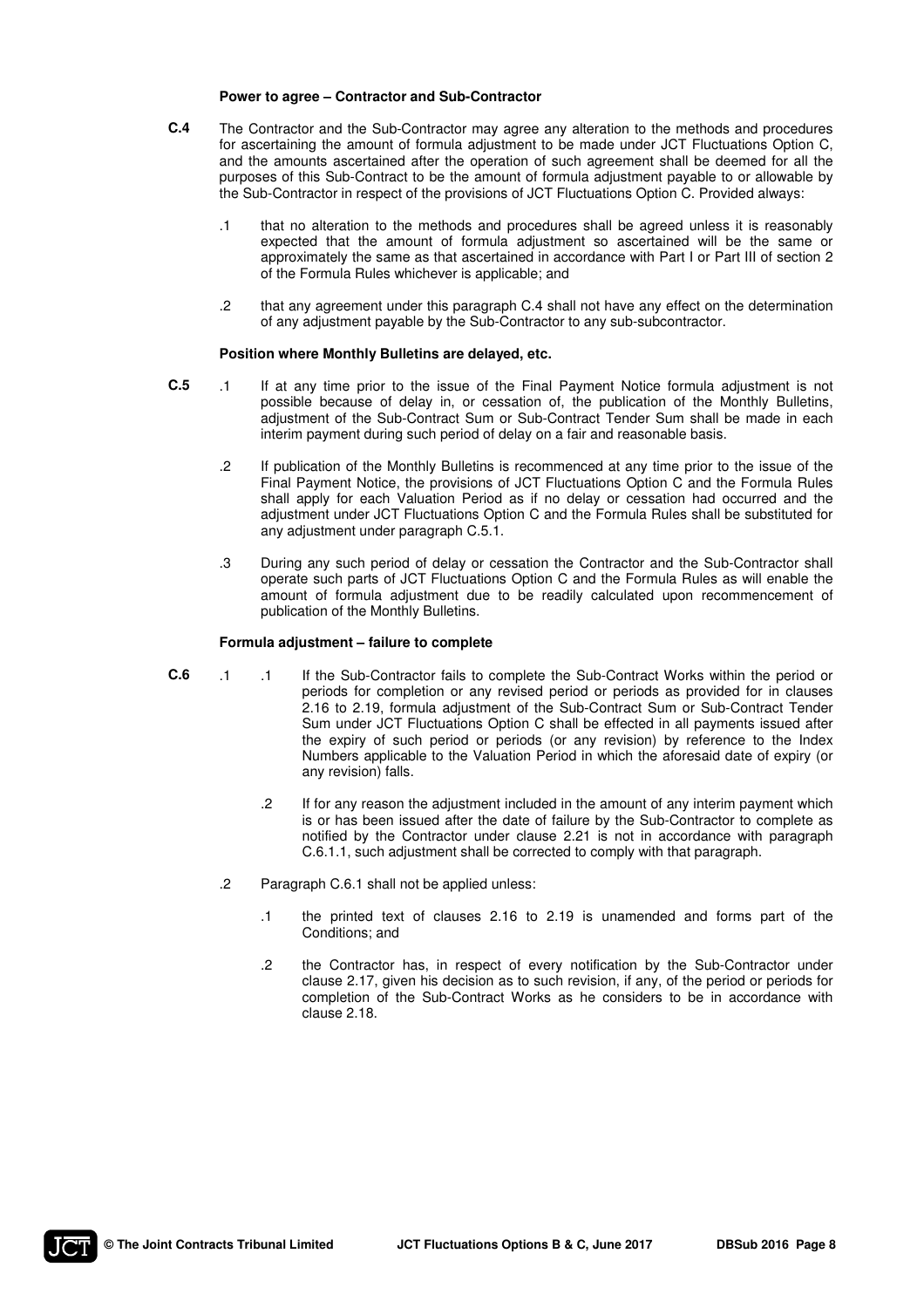# **Particulars for JCT Fluctuations Option C**

| C.1                  | JCT Formula Rules are those current at the Sub-Contract Base Date                                                                                                                                                              |
|----------------------|--------------------------------------------------------------------------------------------------------------------------------------------------------------------------------------------------------------------------------|
| C.1.4                | Non-Adjustable Element: % (not to exceed 10%)                                                                                                                                                                                  |
| C.3                  | Fluctuations - articles manufactured outside the United Kingdom                                                                                                                                                                |
|                      | List of market prices of such articles which the Sub-Contractor is required by the<br>Sub-Contract Documents to purchase and import (see JCT Formula Rules, rule 4(ii)):                                                       |
|                      |                                                                                                                                                                                                                                |
| <b>Formula Rules</b> |                                                                                                                                                                                                                                |
| rule 3               | Definition of Balance of Adjustable Work – the work which is subject to formula<br>adjustment but which is neither allocated to a Work Category, nor is Specialist<br><b>Engineering Works:</b>                                |
|                      |                                                                                                                                                                                                                                |
|                      |                                                                                                                                                                                                                                |
| rule 3               | Base Month: Note and Separate and Separate and Separate and Separate and Separate and Separate and Separate and Separate and Separate and Separate and Separate and Separate and Separate and Separate and Separate and Separa |
| rule 8               | Method of dealing with 'Fix-Only' work:                                                                                                                                                                                        |
|                      | * rule $8(i)$ /<br>* rule $8(ii)/$<br>$*$ rule 8(iii)                                                                                                                                                                          |
| rule 11a<br>or 11b   | Work Categories applicable to the Sub-Contract Works and classification of items as<br>referred to in rule 11a or rule 11b <sup>[1]</sup> :                                                                                    |
|                      |                                                                                                                                                                                                                                |
|                      |                                                                                                                                                                                                                                |
| rule 43              | Weightings of labour and materials - electrical installations or heating, ventilating and<br>air conditioning installations or sprinkler installations:                                                                        |
|                      | Labour<br><b>Materials</b>                                                                                                                                                                                                     |

**[1]** Under rule 7 of the Formula Rules, adjustment of structural steelwork shall only be effected under Part III rule 63 notwithstanding that Part I (Work Categories) applies to formula adjustment for the value of the Sub-Contract other than structural steelwork.



l